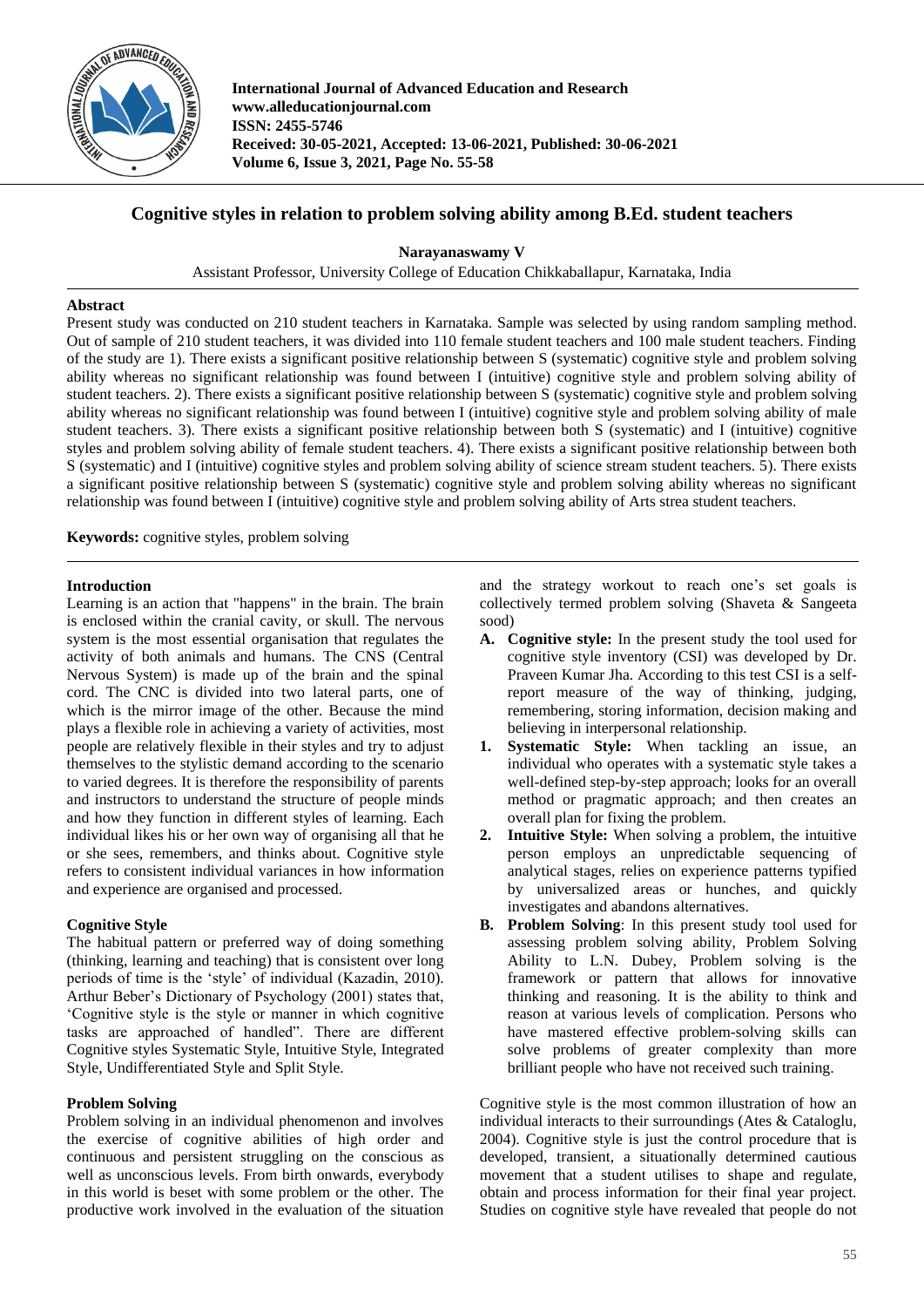tackle logical tasks in the same way. M.N. Musya (2015); A. Bakanov and M. Zelenova (2015).

Both cognitive style and problem-solving abilities have a broad range. Its understanding is equally valuable to the teacher, final-year students, and parents. In a final year project, cognitive style is the technique chosen to solving an issue using problem solving skills. Cognitive styles and problem-solving abilities have a significant impact on a student's final year project success. The final year student requires self-thinking in order to solve several complex difficulties in the final year assignment. In order to solve complex problems, final-year students must have higherlevel thinking and reasoning skills. Indeed, many of the world's most significant contributions have resulted through perceptive and purposeful problemsolving. Wittrock and Mayer (2006). Problem-solving is cognitive processing aimed at obtaining a goal when no clear solution approach is available to the problem solver (Córdova, at el) (2015). Cognitive styles and problem-solving are the frameworks through which innovative thinking and thinking occur in the professional courses. It is a technique for removing impediments to the completion of a internship programme; one of the true tasks of education is to develop the cognitive styles and problem-solving abilities of the student teachrs.

# **Objectives of the Study**

The study was conducted by keeping the following objectives.

- 1. To study the relationship between Cognitive Styles and Problem Solving ability among B.Ed. Student teachers.
- 2. To study the relationship between Cognitive Styles and Problem Solving ability of Female B.Ed. Student teachers.
- 3. To study the relationship between Cognitive Styles and Problem Solving ability of Male B.Ed. Student teachers.
- 4. To study the relationship between Cognitive Styles and Problem Solving ability of Arts stream B.Ed. Student teachers.
- 5. To study the relationship between Cognitive Styles and Problem Solving ability of Science stream B.Ed. Student teachers.

#### **Hypotheses of the Study**

The following hypotheses were formulated for the verification in present investigation.

- 1. There exists no significant relationship between Cognitive Styles and Problem Solving ability among B.Ed. Student Teachers.
- 2. There exists no significant relationship between Cognitive Styles and Problem Solving ability among Female B.Ed. Student Teachers.
- 3. There exists no significant relationship between Cognitive Styles and Problem Solving ability among Male B.Ed. Student Teachers.
- 4. There exists no significant relationship between Cognitive Styles and Problem Solving ability among Arts stream B.Ed. Student Teachers.
- 5. There exists no significant relationship between Cognitive Styles and Problem Solving ability among Science stream B.Ed. Student Teachers.

## **Methodology**

It is important that anything to be done properly must be planned before start. This helps the researcher to proceed directly without confusing with the inconvenient events. This part of the proposal outlines the entire research plan. It describes just what must be done, how it will be done, what data will be needed and what data will be selected and how all the data will be analyzed. The random sampling method was used to study the problem from B.Ed. student teachers across the Karnataka.

## **Sample of the Study**

The total sample for the study comprises of 210 B.Ed. student teachers from different management colleges across the Karnataka.

## **Tools Used In This Study**

In the present study researcher used the following tools to collect the data.

- 1. Cognitive Style Inventory (CSI) By Dr. Parveen Kumar Jha.
- 2. Problem Solving Ability Test (PSAT) By L.N. Dubey.

## **Analysis and Interpretation of Data**

**Table 1:** Coefficient of Correlation between Cognitive Styles and Problem Solving Ability of B.Ed. Student Teachers.

| <b>Cognitive Styles</b> |     |          |
|-------------------------|-----|----------|
| S Style                 | 210 | $0.64**$ |
| I Style                 | 210 |          |

\*\* Significant at 0.01 level

Table-1 shows the coefficient of correlation between S cognitive style and problem solving ability of B.Ed. student teachers as 0.64 which is significant at 0.01 level of confidence and that of I cognitive style and problem solving ability of B.Ed. student teachers as 0.11 which is not significant at 0.05 level of confidence which shows that there exists a significant positive relationship between S (Systematic ) cognitive style and problem solving ability whereas no significant relationship was found between I (intuitive ) cognitive style and problem solving ability of B.Ed. student teachers.

**Table 2:** Coefficient of Correlation between Cognitive Styles and Problem Solving Ability of Male B.Ed. Student Teachers.

| <b>Cognitive Styles</b> |     |        |
|-------------------------|-----|--------|
| S Style                 | 100 | 0.52** |
| I Style                 | 100 | 0.09   |

\*\* Significant at 0.01 level

Table-2 shows the coefficient of correlation between S cognitive style and problem solving ability of Male B.Ed. student teachers as 0.52 which is significant at 0.01 level of confidence and that of I cognitive style and problem solving ability of Male B.Ed. student teachers as 0.09 which is not significant at 0.05 level of confidence which shows that there exists a significant positive relationship between S (Systematic ) cognitive style and problem solving ability whereas no significant relationship was found between I (intuitive ) cognitive style and problem solving ability of Male B.Ed. student teachers. The similar result was found by shaveta & sangeet.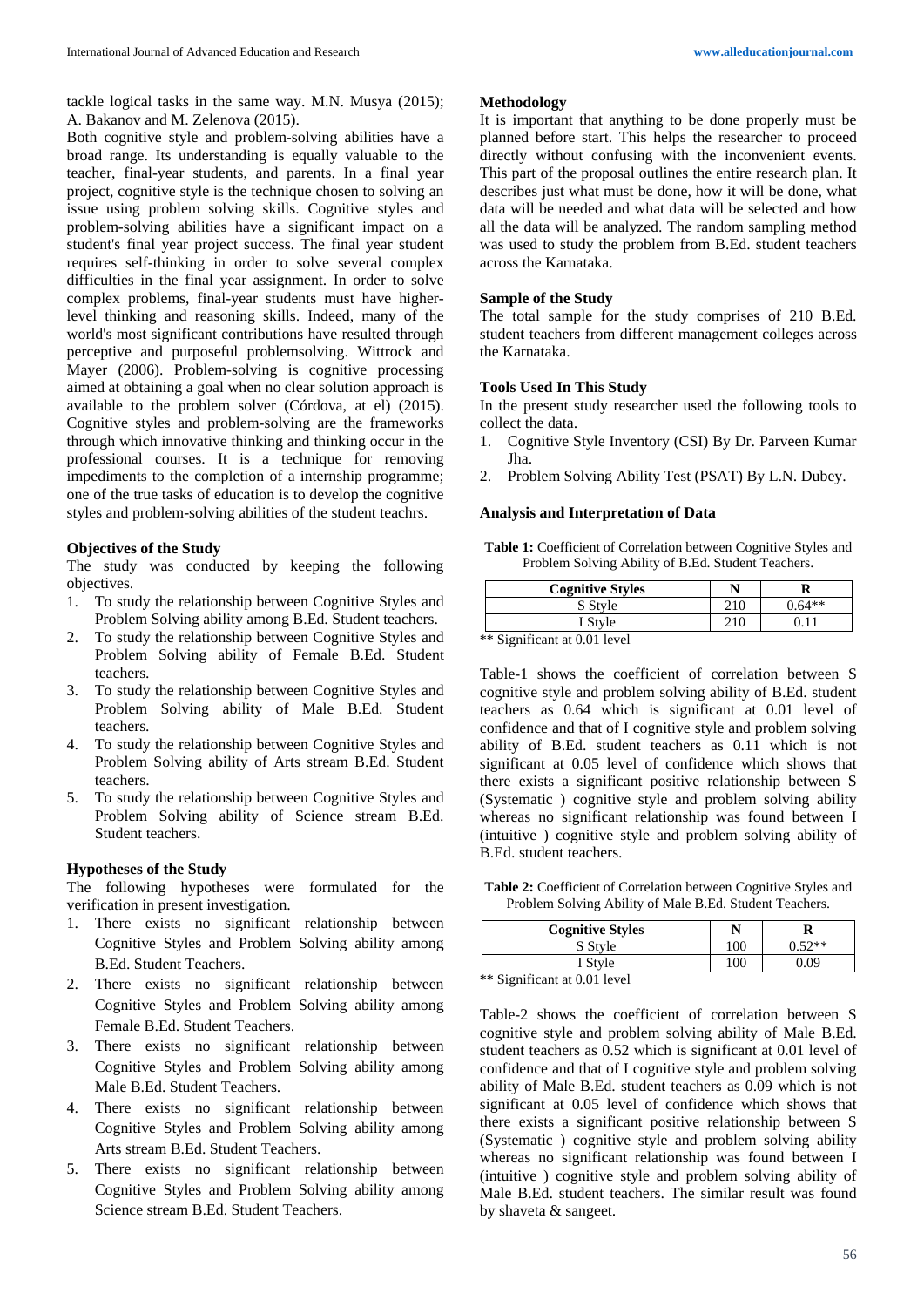**Table 3:** Coefficient of Correlation between Cognitive Styles and Problem Solving Ability of female B.Ed. Student Teachers.

| <b>Cognitive Styles</b> |     |          |
|-------------------------|-----|----------|
| S Style                 | 110 | $0.63**$ |
| I Style                 | 110 | $0.34*$  |

\*\* Significant at 0.01 level

\* Significant at 0.05 level

Table-2 shows the coefficient of correlation between S cognitive style and problem solving ability of female B.Ed. student teachers as 0.63 which is significant at 0.01 level of confidence and that of I cognitive style and problem solving ability of female B.Ed. student teachers as 0.34 which is also significant at 0.05 level of confidence which shows that there exists a significant positive relationship between S (Systematic ) and I (intuitive ) cognitive style and problem solving ability of female B.Ed. student teachers.

**Table 4:** Coefficient of Correlation between Cognitive Styles and Problem Solving Ability of Arts stream B.Ed. Student Teachers.

| <b>Cognitive Styles</b>      |     |         |
|------------------------------|-----|---------|
| S Style                      | 105 | $0.34*$ |
| I Style                      | 105 | 0.08    |
| ** Significant at 0.01 level |     |         |

Table-4 shows the coefficient of correlation between S cognitive style and problem solving ability of Arts stream B.Ed. student teachers as 0.34 which is significant at 0.05 level of confidence and that of I cognitive style and problem solving ability of Arts stream B.Ed. student teachers as 0.08 which is not significant at  $0.05$  level of confidence which shows that there exists a significant positive relationship between S (Systematic ) cognitive style and problem solving ability whereas no significant relationship was found between I (intuitive ) cognitive style and problem solving

**Table 5:** Coefficient of Correlation between Cognitive Styles and Problem Solving Ability of Science stream B.Ed. Student Teachers.

ability of Arts stream B.Ed. student teachers.

| <b>Cognitive Styles</b>      |     |          |
|------------------------------|-----|----------|
| S Style                      | 105 | $0.57**$ |
| I Style                      | 105 | በ 31*    |
| ** Significant at 0.01 level |     |          |

\* Significant at 0.05 level

Table-5 shows the coefficient of correlation between S cognitive style and problem solving ability of Science stream B.Ed. student teachers as 0.57 which is significant at 0.01 level of confidence and that of I cognitive style and problem solving ability of Science stream B.Ed. student teachers as 0.31 which is also significant at 0.05 level of confidence which shows that there exists a significant positive relationship between S (Systematic) and I (intuitive) cognitive style and problem solving ability of Science stream B.Ed. student teachers.

## **Discussion**

Problem-solving is an essential part of life. Problem-solving discussion of cognitive processing aimed at determining how to achieve a goal. An issue arises when a person desires a goal but does not instantly know what activities to take to achieve that goal. Thus, a difficulty arises when a person is

confronted with an obstacle that must be overcome in order to reach a goal. P.C. Mefoh *et al* (2017). Solving an issue necessitates the solver engaging in cognitive processes such as thinking, determining, reasoning, interpreting the problem's language, and recalling information held in memory. Cognitive style is an important factor that can influence problem solving. Cognitive style refers to an individual's preferred method of processing information. (Jena,  $2014$ ) <sup>[6]</sup> Depending on the outcome, it can be advised that more research into the effect of cognitive style on problem-solving abilities be undertaken in order to determine the impact of cognitive styles and problemsolving skills that are required for student teachers. According to the findings of the study, the majority of student teachers are reliant learners, therefore their problemsolving abilities tend to improve.

#### **Recommendations**

- 1. B.Ed. College faculties should aim to include student teachers by providing them various creative tasks connected to new educational concepts, so that they can bring new ideas into their tasks and perform effectively and solve difficulties.
- 2. B.Ed. College faculties should allow student teachers to practice best teaching methods and support problemsolving strategies. They should provide the personalised attention, which will help them discover their secret problem-solving and reasoning ability.
- 3. There is a need to provide adequate training and support to student teachers in order to improve their problem-solving abilities.
- 4. The government should also strengthen policies, plans, and actions to increase educational quality.
- 5. With well-guided instructions and scaffolding tasks, a variety of learning content presentation techniques addressing learners' diverse cognitive styles (i.e., images, video, audio, interactive exercises, etc.) should be used.

#### **References**

- 1. Abdullah SRS, Anuar N, Rosli MI, Kofli NT, Rahman NA. Improvement in the Implementation of Undergraduate Research Project. Procedia-Social and Behavioral Sciences, 2013:102:141-147.
- 2. Ahmad RR, Suradi NRM, Majid N, Shahabuddin FA, Rambely AS, Din UKS *et al*. The role of final year project in the School of Mathematical Sciences in human capital development. ProcediaSocial and Behavioral Sciences,2011:18:450-459.
- 3. Ates S, Cataloglu. The effects of students' reasoning abilities on conceptual understandings and problemsolving skills in introductory mechanics. European Journal of Physics,2007:28(6):1161.
- 4. Blackburn JJ, Robinson JS, Lamm AJ. How cognitive style and problem complexity affect preservice agricultural education teachers' abilities to solve problems in agricultural mechanics. Journal of Agricultural Education,2014:55(4):133-147.
- 5. Dubey LN. Manual for Problem Solving Ability Test. Agra: National Psychological Corporation, 2005.
- 6. Jena DPC. *Cognitive Styles and Problem Solving Ability of Under Graduate Students*,2014:3(2):6.
- 7. Jha Kumar, Arvind. Manual for Cognitive Style